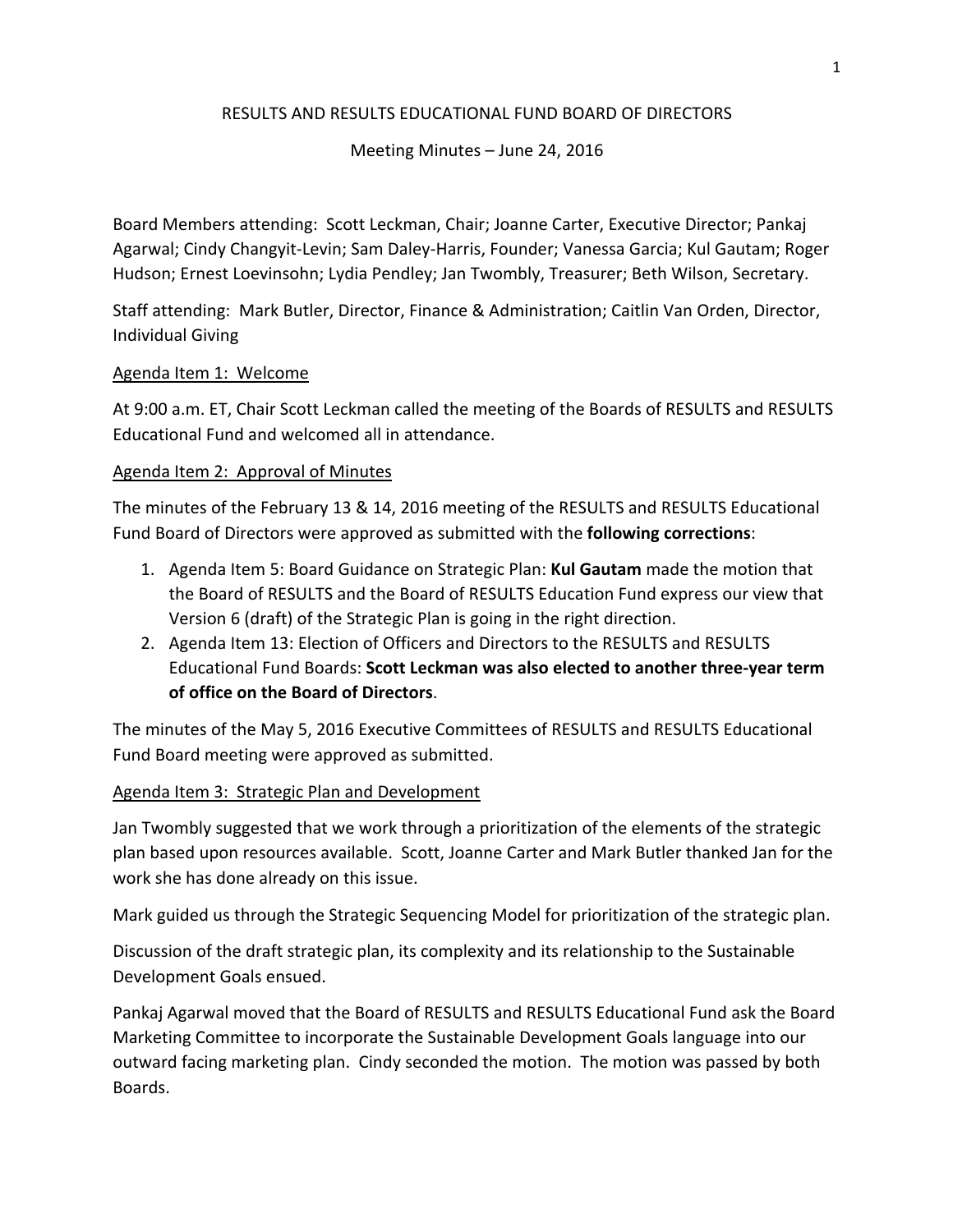Kul raised the question of what the role of the Board of Directors is relative to the strategic plan and organizational governance. Following discussion, the Board reached consensus to instruct the staff work to achieve the following as it completes the strategic plan:

- 1. The plan should invest in ourselves (net assets, internal infrastructure (indirect) and fundraising).
- 2. Chose high impact, lowest cost goals. *[Jan recommends the term "highest return on* investment" here instead of the words from my notes.]
- 3. Reduce the 5 Focus Areas, 21 Goals and 75 Objectives to a realistic and achievable list.
- 4. Leverage the "portfolio" effect of our efforts.
- 5. Change the years to be governed by the strategic plan to  $2017 2019$ .

Joanne noted that Mark Butler, John Odenwelder and Jesse Marsden will play important roles in the completion and implementation of the strategic plan.

# Agenda Item 4: Board Development

Following discussion of potential RESULTS and RESULTS Educational Fund Board members, the Board authorized Joanne Carter to invite Rajiv Shah and Mark Dybold to become Board members of both Boards.

We all agreed that we will be individually identifying potential Board members, with the critical criteria being that they can raise fund and share that information with the Board Development Committee. 

We discussed our desire to create a RESULTS and RESULTS Educational Fund Advisory Board and that we need to create a charter for one as a first step. The Board asked the Board Development Committee to draft a charter for the Advisory Committee and present it to the next Board meeting. Suggestions we made as to the role that the Advisory Committee might assume and the kinds of members who might be appropriate to recruit.

# Agenda Item 5: Bylaws and Conflict of Interest Policy

The Bylaws Committee presented the proposed change to the RESULTS Bylaws. RESULTS is now required to establish an Audit Committee which will be authorized to hire an auditor, and receive the audit report. Wording has been added to Article V, Section 17 to accomplish that requirement. The RESULTS Board Bylaws Committee moved and seconded adoption of the proposed change. The motion was passed by the RESULTS Board.

The Bylaws Committee presented the proposed changes to the RESULTS Educational Fund Bylaws and moved and seconded their adoption. Sam Daley-Harris moved an amendment to the motion that Article V, Section 2 to require that the Board have "no less than nine" members. Vanessa seconded the motion to amend. The motion was passed by the RESULTS Educational Fund Board. The original motion to adopted the changes to the RESULTS Educational Fund bylaws, as amended, was passed by the RESULTS Educational Fund Board.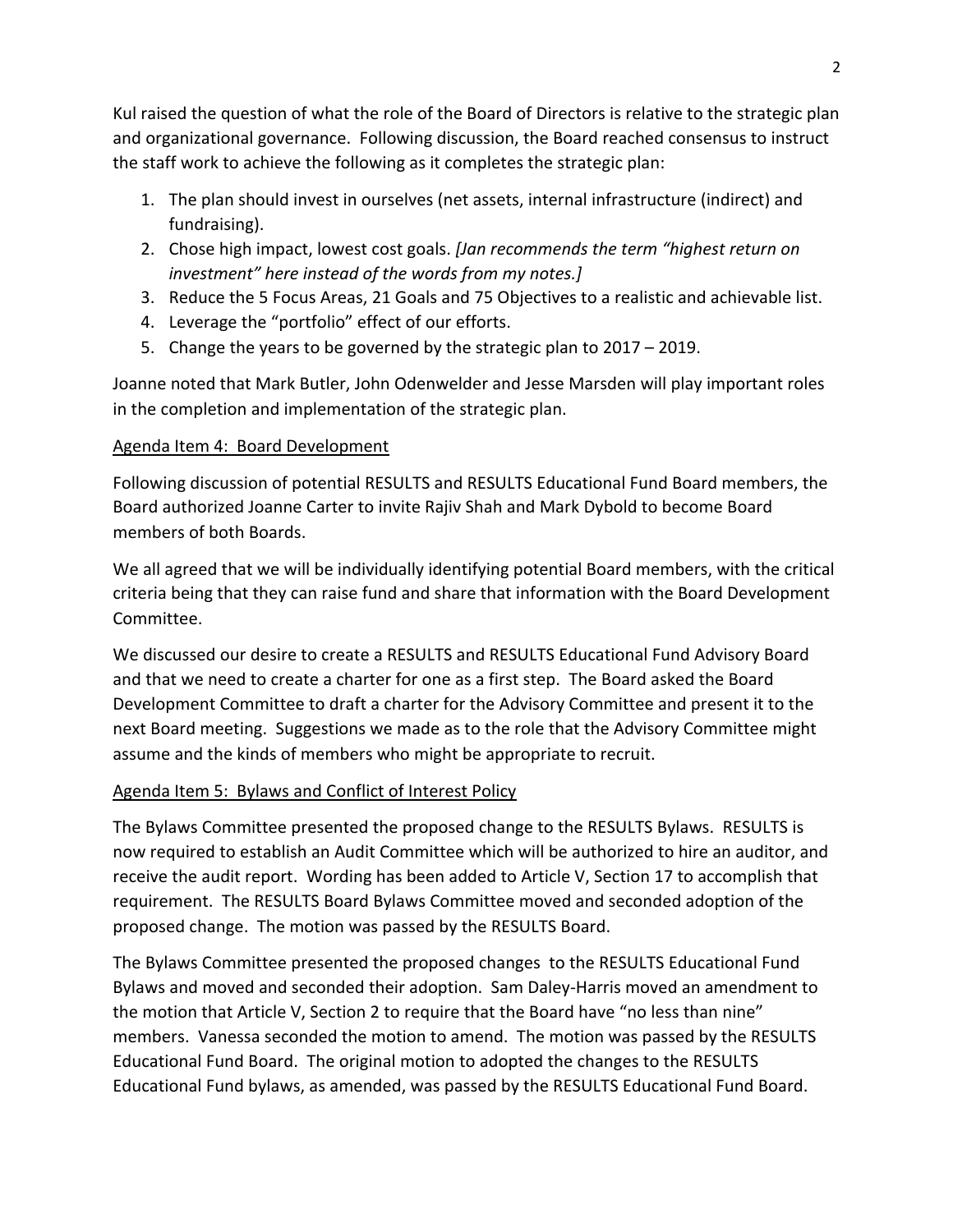The Board considered a draft of a revision to the RESULTS and RESULTS Educational Fund Conflict of Interest Policy for Directors, Officers, Members of a Committee with Board Delegated Powers and Staff Members. Beth Wilson moved and Vanesa Garcia seconded adoption of the RESULTS and RESULTS Educational Fund Conflict of Interest Policy. Ernest Loevinsohn moved and Kul Gautam seconded an amendment to the motion, that the second sentence in the last paragraph of Section 3C of the Conflict of Interest Policy be **expanded** to read, "In addition, the fact that an interested person is also a director, officer, member or volunteer of a not-for-profit organization that **works in areas related to the work of RESULTS** or **RESULTS Educational Fund** or obtains or seeks funds from institutions or individuals from which RESULTS or RESULTS Educational Fund also obtains or seeks funds shall not, by itself, be deemed to be a conflict of interest if there are otherwise no indications that the interested person has a conflict of interest." The amendment to the motion passed both Boards. The original motion as amended was also passed by both the RESULTS and the RESULTS Educational Fund Boards.

Jan Twombly moved and Ernest seconded that the Boards of RESULTS and RESULTS Educational Fund create a new Audit Committee. Motion passed by both Boards.

Beth stated that she would have the Board Development Committee develop language for the Board Guideline Book to reflect the separation of the duties of the Finance and Audit Committees. That language will be brought to the next Board meeting for adoption.

# Agenda Item 6: Board Committee Reports

Board Development Committee – Beth apologized for the fact that the BDC has not accomplished much since the last meeting of the Boards.

Finance Committee – Jan asked Mark Butler to share about the financial results of the last Microcredit Summit. He stated that RESULTS Educational Fund is still trying to get the last \$85,000 committed by sponsors for the event. Alternative funds may yet be identified to make up the difference should the \$85,000 not be realized.

Grassroots Board Member Committee – The GRBM Committee submitted a written report, to which Board members were referred.

Marketing Committee – Cindy Changyit-Levin shared that a new Social Media Corps has been created for RESULTS and that training for participation in radio programs has been initiated. There are still concerns about the website and RESULTS' capacity to work in social media. The Marketing Committee would like to add new expertise to its membership. Suggestions are welcome. 

Issues Committee – Ernest shared that there have been good discussions with staff on U.S. Domestic and Global poverty reduction strategies. The Issues Committee would like the Board to consider a "transformational politics" approach for our political work.